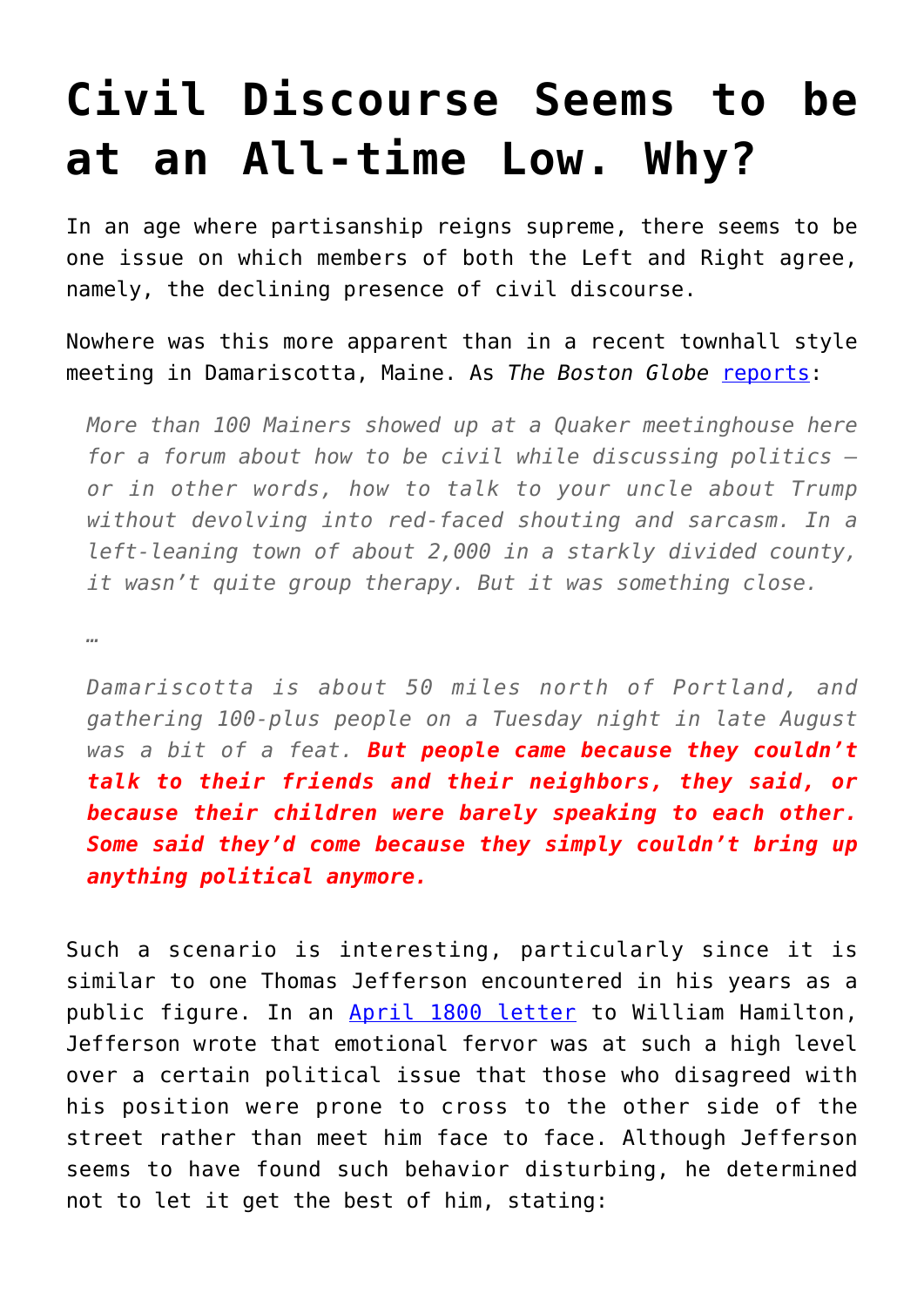*I never considered a difference of opinion in politics, in religion, in philosophy, as cause for withdrawing from a friend.*

As the recent meeting in Maine indicates, however, many modern Americans don't take the same viewpoint, preferring instead to put politics over people. The question is, why? Is there some reason why we have reached a pitch of political fervor which causes civil discourse to fall to all-time lows?

Atheist and liberal-leaning feminist Camille Paglia has a theory about that. In [an interview](http://www.salon.com/2015/07/29/camille_paglia_takes_on_jon_stewart_trump_sanders_liberals_think_of_themselves_as_very_open_minded_but_that%E2%80%99s_simply_not_true/) with *Salon* several years ago, Paglia argued that the decline of religion and the wisdom of the ancients is in large part to blame for this state of things. As teaching about these areas has vanished and public ridicule of them has increased, young people have used politics to fill the void:

*We have a whole generation of young people who are clinging to politics and to politicized visions of sexuality for their belief system. They see nothing but politics, but politics is tiny. Politics applies only to society. There is a huge metaphysical realm out there that involves the eternal principles of life and death. The great tragic texts, including the plays of Aeschylus and Sophocles, no longer have the central status they once had in education, because we have steadily moved away from the heritage of western civilization.*

As a result, individuals now defend their political viewpoints to the death, engaging in great, vitriolic debates with those who raise ideas contrary to their own politically correct opinions.

Unfortunately, such a state does not bode well for the nation. In 1910, Teddy Roosevelt [declared](http://www.theodore-roosevelt.com/images/research/speeches/maninthearena.pdf) that those who refuse to engage in healthy civil discourse are only encouraging the